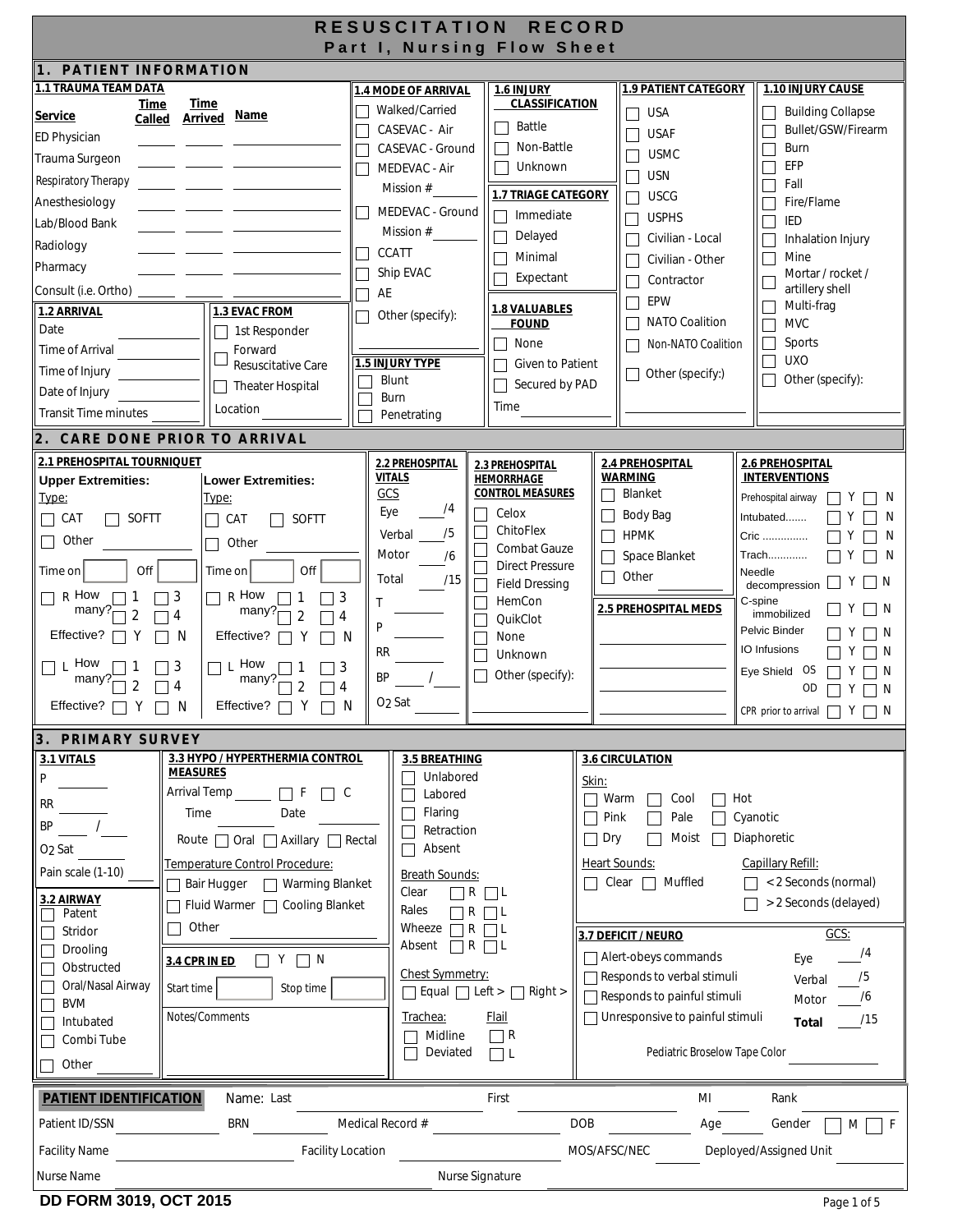| RESUSCITATION RECORD<br>Part I, Nursing Flow Sheet                                                                                                                                                                                                                                                                                                                                                             |                                                                                                                                                                                                                                      |                                                                                                         |                                                                                                                                                                                                                                                                                                               |                                                                                                                                                                                                                                                                               |                                                                                                                                                                                                                                                           |  |
|----------------------------------------------------------------------------------------------------------------------------------------------------------------------------------------------------------------------------------------------------------------------------------------------------------------------------------------------------------------------------------------------------------------|--------------------------------------------------------------------------------------------------------------------------------------------------------------------------------------------------------------------------------------|---------------------------------------------------------------------------------------------------------|---------------------------------------------------------------------------------------------------------------------------------------------------------------------------------------------------------------------------------------------------------------------------------------------------------------|-------------------------------------------------------------------------------------------------------------------------------------------------------------------------------------------------------------------------------------------------------------------------------|-----------------------------------------------------------------------------------------------------------------------------------------------------------------------------------------------------------------------------------------------------------|--|
| 4. SECONDARY SURVEY                                                                                                                                                                                                                                                                                                                                                                                            |                                                                                                                                                                                                                                      |                                                                                                         |                                                                                                                                                                                                                                                                                                               |                                                                                                                                                                                                                                                                               |                                                                                                                                                                                                                                                           |  |
| 4.1 HEAD / NECK ENT<br>Drainage:<br>□ Nasal (Color)<br>$\Box$ Ear (Color)<br>Dental Injury<br>$\Box$ Y $\Box$ N<br>CSF (Halo Test)<br>$\Box$ + /<br>$\sim$<br>C-spine Tender  <br>IN.<br>Y<br>JVD<br>$\Box$ Y<br>$\Box$ N<br><b>Reactive Pupils</b><br>Left:<br>Right:<br>$\Box$ Y $\Box$ N<br>$\Box$ Y $\Box$ N<br>$\sqsupset$ Brisk<br>$\Box$ Brisk<br>Sluggish<br>$\Box$ Sluggish<br>$\Box$ NR<br>$\Box$ NR | <b>4.2 HEART / THORACIC</b><br>Rhythm<br>$\Box$ NSR<br>Tachy/Brady<br>V-fib / V-tach<br>PEA<br>Asystole<br>Other<br><b>Pulses</b><br>$S =$ Strong<br>$D = Doppler$ $A = Absent$<br>Carotid<br>Femoral<br>Brachial<br>Radial<br>Pedal | $W = Weak$<br>$\mathsf{R}$<br>L<br>R L<br>$\mathsf{R}$<br>$\mathsf{R}$<br>L<br>R L                      | 4.3 ABDOMINAL/GU<br>Open Wound<br>Flat<br>Obese<br>Distended<br>Tender<br>Non-Tender<br><b>Rebound Tenderness</b><br>Guarding<br>Rigid<br>Unable to Assess<br>Pelvic binder<br>$\mathsf{I} \mathsf{I}$<br>$ $   N<br>Blood at<br>$\Box$ Y $\Box$ N<br>meatus/vagina<br><b>FAST</b><br>+ describe<br>Equivocal | <b>4.4 EXTREMITIES</b><br>Deformities Pulses Present<br><b>RUE</b><br>LUE<br>rle<br>LLE<br><b>4.5 ALLERGIES</b><br>□ Unknown □ NKDA Other<br><b>4.6 CURRENT MEDICATIONS</b><br>Unknown<br>$\Box$<br>None<br>$\Box$<br>Current Meds: (List med, dose, & route)<br>$\mathbf{L}$ | Motor<br>Sensory<br>Y<br>N<br>Y<br>$\Box$<br>N<br>$\mathsf{L}$<br>Υ<br>N<br>Y<br>N<br>Υ<br>$\mathsf{N}$<br>Y<br>N<br>$\Box$ Y<br>$\top$ Y<br>N<br>N<br>$\perp$<br>Pulses Present: indicate S=Strong W=Weak D=Doppler A=Absent<br>$\Box$ Last Tetanus Date |  |
| <b>4.7 PROCEDURES</b><br>Procedure<br><b>Time</b><br>On<br>O <sub>2</sub> Therapy<br>Lpm<br>Off<br>ET Intubation<br>Time<br>(Note changes in remarks)<br>C-Collar Placed<br>Time                                                                                                                                                                                                                               |                                                                                                                                                                                                                                      | Size/Type<br>□ Nasal Cannula □ Oral Airway<br>$\Box$ NRB Mask<br>%<br>Teeth cm<br>C-Collar Removed Time | Last meal @<br><b>Site</b><br>Nasal Airway<br><b>BVM</b><br>Oral<br>Nasal<br>$\Box$                                                                                                                                                                                                                           | <b>Performed By</b>                                                                                                                                                                                                                                                           | <b>Results</b><br>ETCO <sub>2</sub> Change<br><b>BBS Post Intubation</b>                                                                                                                                                                                  |  |
| Procedure<br><b>Time</b>                                                                                                                                                                                                                                                                                                                                                                                       |                                                                                                                                                                                                                                      | Size/Type                                                                                               | <b>Site</b>                                                                                                                                                                                                                                                                                                   | Performed By                                                                                                                                                                                                                                                                  | <b>Results</b>                                                                                                                                                                                                                                            |  |
| Chest Tube #1<br>Time                                                                                                                                                                                                                                                                                                                                                                                          |                                                                                                                                                                                                                                      |                                                                                                         | $\Box$ L $\Box$ R                                                                                                                                                                                                                                                                                             |                                                                                                                                                                                                                                                                               | Air Blood (cc)<br>$\Box$                                                                                                                                                                                                                                  |  |
| Chest Tube #2<br>Time                                                                                                                                                                                                                                                                                                                                                                                          |                                                                                                                                                                                                                                      |                                                                                                         | $\begin{array}{c} \square \ \mathsf{L} \ \square \ \mathsf{R} \end{array}$                                                                                                                                                                                                                                    |                                                                                                                                                                                                                                                                               | Air Blood (cc)<br>$\Box$                                                                                                                                                                                                                                  |  |
| <b>Needle Decompression</b><br>Time                                                                                                                                                                                                                                                                                                                                                                            |                                                                                                                                                                                                                                      |                                                                                                         | $\Box$ R<br>L.                                                                                                                                                                                                                                                                                                |                                                                                                                                                                                                                                                                               | Air Blood (cc)                                                                                                                                                                                                                                            |  |
| Thoracotomy<br>Time                                                                                                                                                                                                                                                                                                                                                                                            |                                                                                                                                                                                                                                      |                                                                                                         | $L \Box R$<br>Clamshell                                                                                                                                                                                                                                                                                       |                                                                                                                                                                                                                                                                               |                                                                                                                                                                                                                                                           |  |
| Tourniquet<br>Time                                                                                                                                                                                                                                                                                                                                                                                             |                                                                                                                                                                                                                                      | <b>Types</b>                                                                                            | <b>Sites</b>                                                                                                                                                                                                                                                                                                  |                                                                                                                                                                                                                                                                               |                                                                                                                                                                                                                                                           |  |
| Eye Shield<br>Time                                                                                                                                                                                                                                                                                                                                                                                             |                                                                                                                                                                                                                                      |                                                                                                         | $OS \square OD \square Both$                                                                                                                                                                                                                                                                                  |                                                                                                                                                                                                                                                                               |                                                                                                                                                                                                                                                           |  |
| A-line<br>Time                                                                                                                                                                                                                                                                                                                                                                                                 |                                                                                                                                                                                                                                      |                                                                                                         | $\Box$ L $\Box$ R                                                                                                                                                                                                                                                                                             |                                                                                                                                                                                                                                                                               |                                                                                                                                                                                                                                                           |  |
| Gastric Tube<br>Time                                                                                                                                                                                                                                                                                                                                                                                           |                                                                                                                                                                                                                                      |                                                                                                         | Oral<br>Nasal                                                                                                                                                                                                                                                                                                 |                                                                                                                                                                                                                                                                               | Verified<br>□ N<br>Suction<br>-N                                                                                                                                                                                                                          |  |
| Urinary<br>Time                                                                                                                                                                                                                                                                                                                                                                                                |                                                                                                                                                                                                                                      | Amount<br>Color<br><b>Foley Size</b>                                                                    | Meatus<br>Suprapubic                                                                                                                                                                                                                                                                                          |                                                                                                                                                                                                                                                                               | Heme Dip<br>$\begin{array}{c} + \end{array}$<br>Results<br>CC                                                                                                                                                                                             |  |
| Other Procedure<br>Time                                                                                                                                                                                                                                                                                                                                                                                        |                                                                                                                                                                                                                                      | Describe                                                                                                |                                                                                                                                                                                                                                                                                                               |                                                                                                                                                                                                                                                                               |                                                                                                                                                                                                                                                           |  |
| Other Procedure<br>Time                                                                                                                                                                                                                                                                                                                                                                                        |                                                                                                                                                                                                                                      | Describe                                                                                                |                                                                                                                                                                                                                                                                                                               |                                                                                                                                                                                                                                                                               |                                                                                                                                                                                                                                                           |  |
| Celox<br><b>Hemorrhage Control</b><br><b>Measures</b>                                                                                                                                                                                                                                                                                                                                                          | ChitoFlex                                                                                                                                                                                                                            | Combat Gauze<br><b>Direct Pressure</b>                                                                  | <b>Field Dressing</b><br>QuikClot<br>HemCon<br>None                                                                                                                                                                                                                                                           | Unknown<br>Other                                                                                                                                                                                                                                                              |                                                                                                                                                                                                                                                           |  |
| PATIENT IDENTIFICATION Name: Last                                                                                                                                                                                                                                                                                                                                                                              |                                                                                                                                                                                                                                      |                                                                                                         | First                                                                                                                                                                                                                                                                                                         | MI                                                                                                                                                                                                                                                                            | Patient ID/SSN                                                                                                                                                                                                                                            |  |
| <b>Facility Location</b><br><b>BRN</b>                                                                                                                                                                                                                                                                                                                                                                         |                                                                                                                                                                                                                                      | Nurse Name                                                                                              |                                                                                                                                                                                                                                                                                                               | Nurse Signature                                                                                                                                                                                                                                                               |                                                                                                                                                                                                                                                           |  |
| DD FORM 3019, OCT 2015                                                                                                                                                                                                                                                                                                                                                                                         |                                                                                                                                                                                                                                      |                                                                                                         |                                                                                                                                                                                                                                                                                                               |                                                                                                                                                                                                                                                                               | Page 2 of 5                                                                                                                                                                                                                                               |  |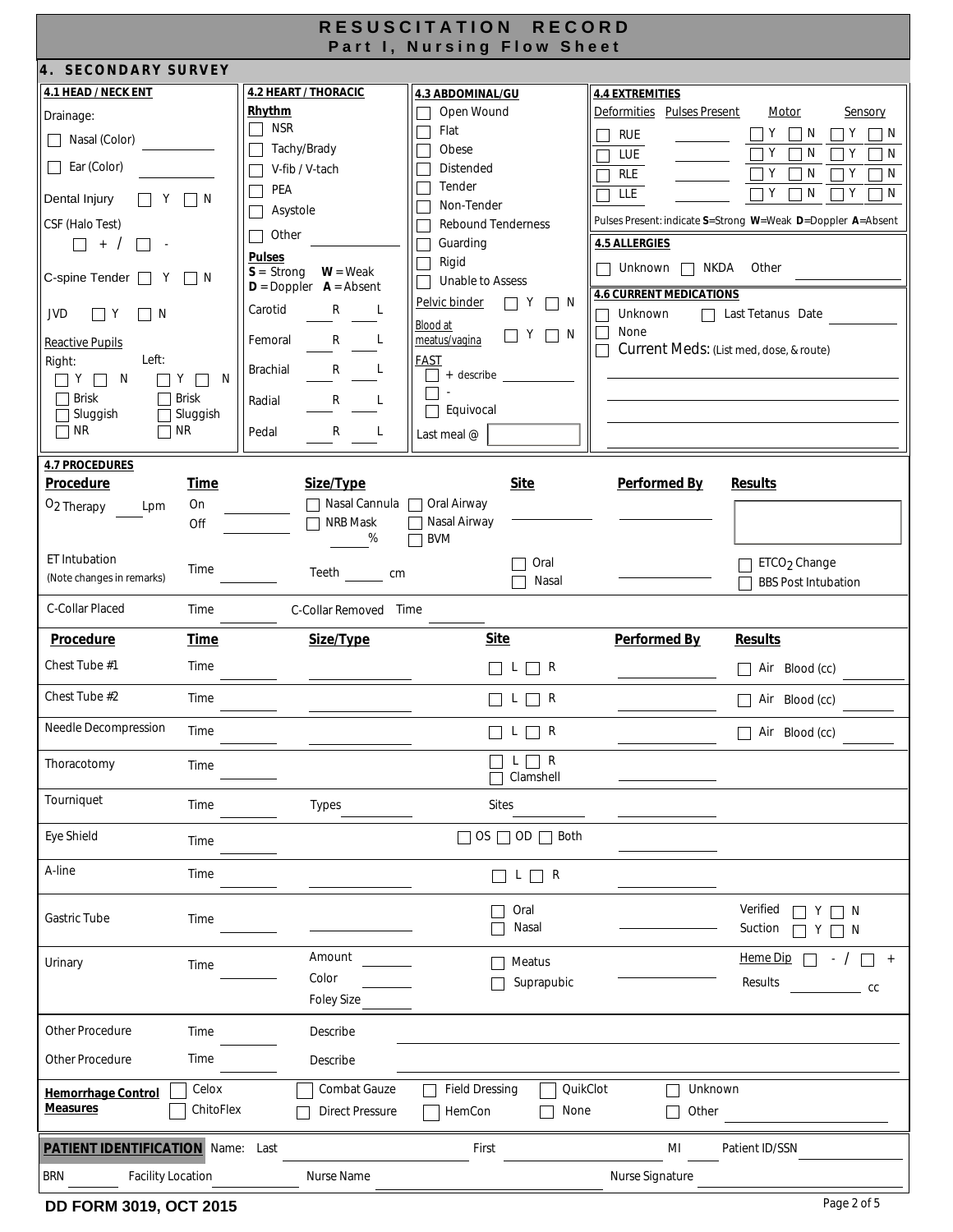|                                                                                                                        |                                                                                                                                                                                                                        |                                                                                                                       | RESUSCITATION RECORD<br>Part I, Nursing Flow Sheet                                                                                                                         |                         |                                    |                                                                                                                                                                                                                                                              |                                       |                                              |                 |
|------------------------------------------------------------------------------------------------------------------------|------------------------------------------------------------------------------------------------------------------------------------------------------------------------------------------------------------------------|-----------------------------------------------------------------------------------------------------------------------|----------------------------------------------------------------------------------------------------------------------------------------------------------------------------|-------------------------|------------------------------------|--------------------------------------------------------------------------------------------------------------------------------------------------------------------------------------------------------------------------------------------------------------|---------------------------------------|----------------------------------------------|-----------------|
|                                                                                                                        | 4. SECONDARY SURVEY, continued                                                                                                                                                                                         |                                                                                                                       |                                                                                                                                                                            |                         |                                    |                                                                                                                                                                                                                                                              |                                       |                                              |                 |
| <b>4.8 INTUBATION MECH/VENT</b><br>Time                                                                                | 4.9 ABGs / VBGs                                                                                                                                                                                                        | <b>Time</b>                                                                                                           | FiO <sub>2</sub>                                                                                                                                                           | pH                      | pCO <sub>2</sub>                   | pO <sub>2</sub>                                                                                                                                                                                                                                              | BE                                    | HCO <sub>3</sub>                             | SAT             |
| MODE:<br>FiO <sub>2</sub> :<br>RATE:<br>PEEP:                                                                          | $\sqcap$ ABG or $\sqcap$ VBG<br>ABG or<br>$\Box$ VBG<br>ABG or<br>$\Box$ VBG<br>ABG or<br>$\Box$ VBG                                                                                                                   |                                                                                                                       |                                                                                                                                                                            |                         |                                    |                                                                                                                                                                                                                                                              |                                       |                                              |                 |
| TV:                                                                                                                    | ABG or $\Box$ VBG                                                                                                                                                                                                      |                                                                                                                       |                                                                                                                                                                            |                         | 4.11 BLOOD PRODUCTS                |                                                                                                                                                                                                                                                              |                                       |                                              |                 |
| <b>4.10 INTRAVENOUS ACCESS AND FLUIDS</b><br><b>Time</b><br>Rate<br>Gauge                                              | Site                                                                                                                                                                                                                   | IVF Type Amount Up Amount In                                                                                          | Stop                                                                                                                                                                       | Unit $#$                | <b>Type</b>                        | <b>Start</b>                                                                                                                                                                                                                                                 | <b>Stop</b>                           | Volume                                       | <b>Initials</b> |
| <b>4.12 MEDICATIONS</b>                                                                                                | Total Amount Infused:                                                                                                                                                                                                  |                                                                                                                       |                                                                                                                                                                            | <b>4.13 VITAL SIGNS</b> |                                    |                                                                                                                                                                                                                                                              |                                       | Pain Scale                                   |                 |
|                                                                                                                        |                                                                                                                                                                                                                        |                                                                                                                       |                                                                                                                                                                            |                         |                                    |                                                                                                                                                                                                                                                              |                                       |                                              |                 |
| 4.14 LABS<br><b>Time</b><br><b>Test</b><br>CBC<br>ABG<br>VBG<br>Chemistry<br>PT/PTT<br>TEG<br>H&H<br><b>INR</b><br>T&S | 4.15 <sub>CT</sub><br><b>Type</b><br><b>Time</b><br>$\top$ Head<br>C-Spine<br>Chest<br>Abd<br>Pelvis<br>Pan Scan*<br>Select Pan Scan only if all of<br>the above requested<br>4.16 X-RAY<br><b>Time</b><br><b>Type</b> | Admit<br>$\Box$ OR<br><b>RTD</b><br>Full<br>$\Box$ RTD Unit:<br>Time of Death<br>Death Remarks<br><b>4.19 REMARKS</b> | 4.17 DISPOSITION Date:<br>Time:<br>$\Box$ ICU $\Box$ ICW<br>$\Box$ Quarters $\Box$ Profile<br>RTD Mode of Transport:<br>$\Box$ Ambulatory<br><b>4.18 DEATH INFORMATION</b> | $\Box$ W/C              | Mortuary Affairs Notified?   Y   N | Evac to □ Host Nation □ Coalition □ CASF<br>Facility Name:<br>Evac Priority Routine Priority I Urgent<br><b>Evac Transport Vehicle</b><br>MEDEVAC: \Rotary Wing - \RoldTech \Critical Care<br>Ground: □ Medical<br>Evac Mode of Transport   Ambulatory   W/C | □ Fixed Wing - □ AE<br>Time to Morgue | Non-Medical<br>□ Litter □ Vacuum Spine Board | $\Box$ CCATT    |
| $T&Cx$ <sub>_</sub><br>UA<br><b>HCG</b><br>Other<br>Specify Other:                                                     | C-Spine<br>Chest<br>Abd<br>Pelvis<br>Ext<br>RUE $\Box$ LUE<br>$\mathsf{L}$<br>RLE $\Box$ LLE                                                                                                                           |                                                                                                                       |                                                                                                                                                                            |                         |                                    |                                                                                                                                                                                                                                                              |                                       |                                              |                 |
| PATIENT IDENTIFICATION Name: Last<br><b>BRN</b>                                                                        | <b>Facility Location</b>                                                                                                                                                                                               | Nurse Name                                                                                                            |                                                                                                                                                                            | First                   |                                    | MI<br>Nurse Signature                                                                                                                                                                                                                                        | Patient ID/SSN                        |                                              |                 |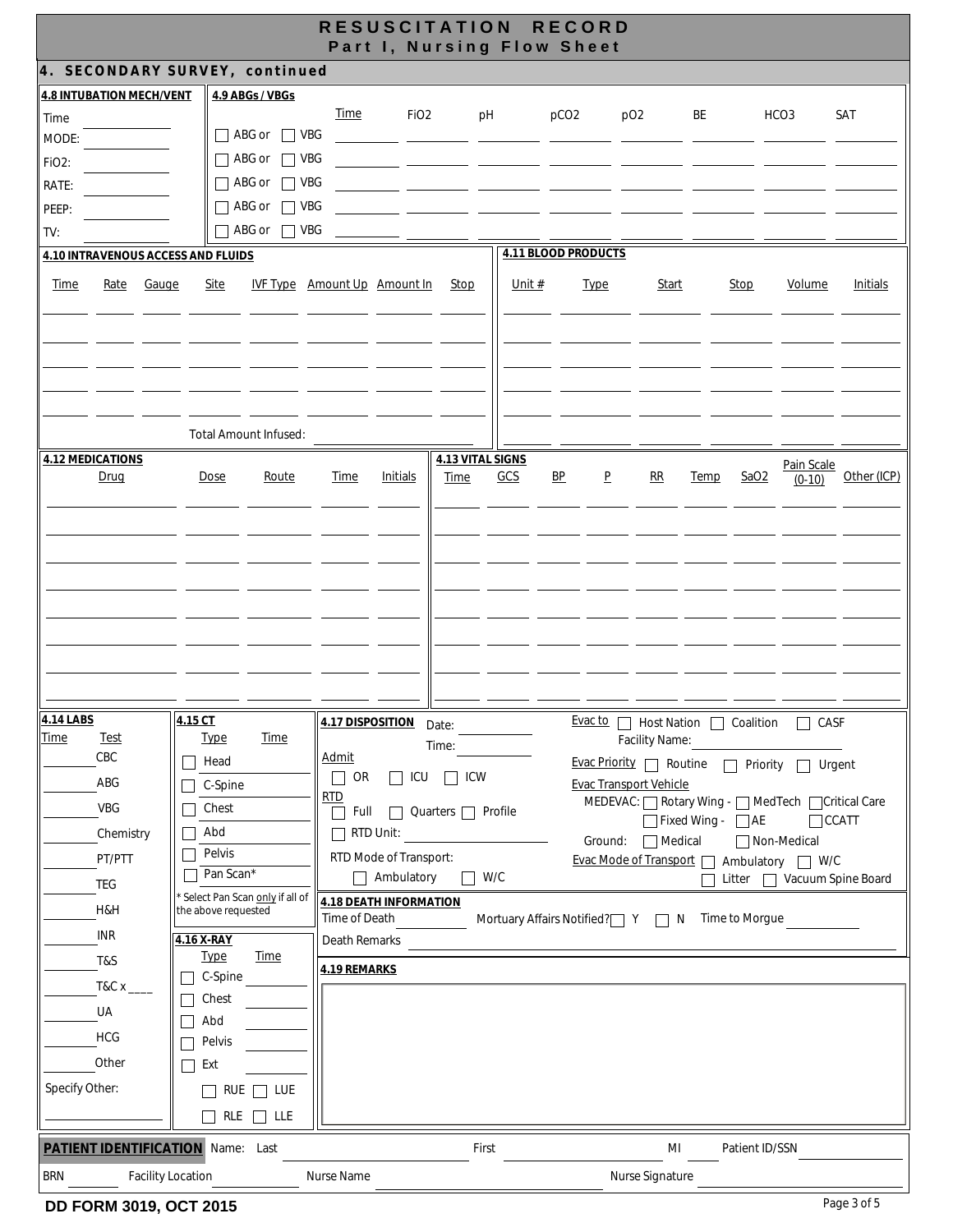| RESUSCITATION RECORD<br>Part II, Physician H&P                                                                                                                          |                                                                                     |  |  |  |  |  |
|-------------------------------------------------------------------------------------------------------------------------------------------------------------------------|-------------------------------------------------------------------------------------|--|--|--|--|--|
| 1. HISTORY & PHYSICAL - INJURY DESCRIPTION                                                                                                                              |                                                                                     |  |  |  |  |  |
| 1.1 ARRIVAL<br><b>1.2 TRIAGE CATEGORY</b><br><b>1.4 INJURY DESCRIPTION</b>                                                                                              |                                                                                     |  |  |  |  |  |
| Immediate<br>Date<br>(AB)rasion                                                                                                                                         | R<br>R<br>L<br><b>Pulses Present</b>                                                |  |  |  |  |  |
| Delayed<br>(AMP)utation<br>$\Box$<br>Time of Arrival                                                                                                                    | $S =$ Strong                                                                        |  |  |  |  |  |
| (AV)ulsion<br>Minimal                                                                                                                                                   | $W = Weak$                                                                          |  |  |  |  |  |
| (BL)eeding<br>Expectant<br>(B)urn %TBSA_                                                                                                                                | $D = Doppler$<br>A=Absent                                                           |  |  |  |  |  |
| $(C)$ repitus<br>1.3 CHIEF COMPLAINT, HISTORY AND PRESENTING ILLNESS                                                                                                    |                                                                                     |  |  |  |  |  |
| (D) eformity<br>(DG)Degloving                                                                                                                                           |                                                                                     |  |  |  |  |  |
| $(E)$ cchymosis                                                                                                                                                         |                                                                                     |  |  |  |  |  |
| (FX)Fracture                                                                                                                                                            |                                                                                     |  |  |  |  |  |
| (F)oreign Body<br>(GSW)Gun Shot Wound                                                                                                                                   |                                                                                     |  |  |  |  |  |
| $(H)$ ematoma                                                                                                                                                           |                                                                                     |  |  |  |  |  |
| (LAC)eration<br>(PW)Puncture Wound                                                                                                                                      |                                                                                     |  |  |  |  |  |
| (SS)Seatbelt Sign                                                                                                                                                       |                                                                                     |  |  |  |  |  |
| (SW)Stab Wound                                                                                                                                                          |                                                                                     |  |  |  |  |  |
| $(P)$ ain<br>(PP)Peppering                                                                                                                                              |                                                                                     |  |  |  |  |  |
|                                                                                                                                                                         |                                                                                     |  |  |  |  |  |
|                                                                                                                                                                         | <b>ANTERIOR</b><br><b>POSTERIOR</b>                                                 |  |  |  |  |  |
| <b>1.5 HISTORY AND PHYSICAL</b>                                                                                                                                         | 1.6 PRE / INITIAL PROCEDURES / DIAGNOSTICS                                          |  |  |  |  |  |
| Head & Neck:                                                                                                                                                            | Pre / Initial<br>Pre / Initial<br>C-Collar/ Time Removed<br>Cric                    |  |  |  |  |  |
|                                                                                                                                                                         |                                                                                     |  |  |  |  |  |
|                                                                                                                                                                         | Cantholysis & Canthotomy<br><b>ICP Monitor</b><br>$\mathsf{R}$                      |  |  |  |  |  |
|                                                                                                                                                                         | Tympanic Membranes Rupture □<br>Ventric<br>R<br>Blood                               |  |  |  |  |  |
|                                                                                                                                                                         | R<br>Eye Shield<br>$\Box$ R $\Box$<br>L.                                            |  |  |  |  |  |
| Chest:                                                                                                                                                                  | Pericardial<br>Needle Decompression<br>R<br>L<br>describe:                          |  |  |  |  |  |
|                                                                                                                                                                         | <u>FAST</u><br>$-$ /<br>$+$<br>Output<br>Air Blood (cc)                             |  |  |  |  |  |
|                                                                                                                                                                         | $\Box$ Pericardiocentesis                                                           |  |  |  |  |  |
| Abdomen/Back and Spine:                                                                                                                                                 | Gross Blood: $\Box$ - / $\Box$ + describe<br>$DPL \Box$                             |  |  |  |  |  |
|                                                                                                                                                                         | Log Roll Time                                                                       |  |  |  |  |  |
|                                                                                                                                                                         | Back Exam<br>WNL $\Box$ ABNL describe                                               |  |  |  |  |  |
|                                                                                                                                                                         | Gross Blood: $\Box \cdot \Box$<br>Rectal Exam $\Box$ WNL<br>Weak/Absent Tone<br>$+$ |  |  |  |  |  |
| Binder<br>Stable<br>Unstable                                                                                                                                            |                                                                                     |  |  |  |  |  |
| Pelvis:                                                                                                                                                                 | Prostate                                                                            |  |  |  |  |  |
|                                                                                                                                                                         | Gyn                                                                                 |  |  |  |  |  |
| <b>Upper Extremities:</b>                                                                                                                                               | Tourniquet<br><b>EXT Fixation</b><br><b>Closed Reduction</b>                        |  |  |  |  |  |
|                                                                                                                                                                         | $\Box$ R #<br>Wound Washout<br>Splint<br>$\vert \ \ \vert$                          |  |  |  |  |  |
|                                                                                                                                                                         | #<br>L.                                                                             |  |  |  |  |  |
| Lower Extremities:                                                                                                                                                      | Tourniquet<br><b>Closed Reduction</b><br><b>EXT Fixation</b><br>$\Box$ R #          |  |  |  |  |  |
|                                                                                                                                                                         | Wound Washout<br>Splint<br>$L$ #<br>$\Box$                                          |  |  |  |  |  |
| Interventions Prior to Arrival:                                                                                                                                         | Site<br>Sedated<br>3% Saline □ Cntrl Line Loc                                       |  |  |  |  |  |
|                                                                                                                                                                         | Chemical Paralyze   Mannitol<br>Site<br>IO<br>Loc                                   |  |  |  |  |  |
|                                                                                                                                                                         | Seizure Protocol<br>Site<br>A-Line<br>Loc                                           |  |  |  |  |  |
| <b>1.8 BURN</b><br>1.7 PUPILS / VISION                                                                                                                                  | <b>1.9 EXTREMITIES</b>                                                              |  |  |  |  |  |
| 2nd $\Box$ 3rd<br>    1st<br>$\perp$                                                                                                                                    | <b>ROM</b><br>Motor<br><u>Sens</u>                                                  |  |  |  |  |  |
| Brisk<br><b>Hand Motion</b><br>$\sqsupset$ R<br>$\vert \ \vert R$<br>$\Box$ L<br>L<br>Sluggish $\Box R \Box L$<br><b>Light Perception</b><br>$\Box$ R $\Box$ L<br>%TBSA | RUE                                                                                 |  |  |  |  |  |
| NR<br>$\Box$ R $\Box$ L No Light Perception $\Box$ R $\Box$ L<br>>20% Use the Burn Flow Sheet                                                                           | LUE                                                                                 |  |  |  |  |  |
| Cause<br>Size<br>Right mm                                                                                                                                               | <b>RLE</b>                                                                          |  |  |  |  |  |
| Left mm                                                                                                                                                                 | <b>LLE</b>                                                                          |  |  |  |  |  |
| <b>PATIENT IDENTIFICATION</b> Name: Last<br>First<br>МI<br>Rank                                                                                                         |                                                                                     |  |  |  |  |  |
| <b>DOB</b><br><b>BRN</b><br>Medical Record #<br>Patient ID/SSN<br>Age<br>Gender<br>F<br>M                                                                               |                                                                                     |  |  |  |  |  |
| Physician Signature<br><b>Facility Name</b><br><b>Facility Location</b>                                                                                                 |                                                                                     |  |  |  |  |  |
|                                                                                                                                                                         |                                                                                     |  |  |  |  |  |